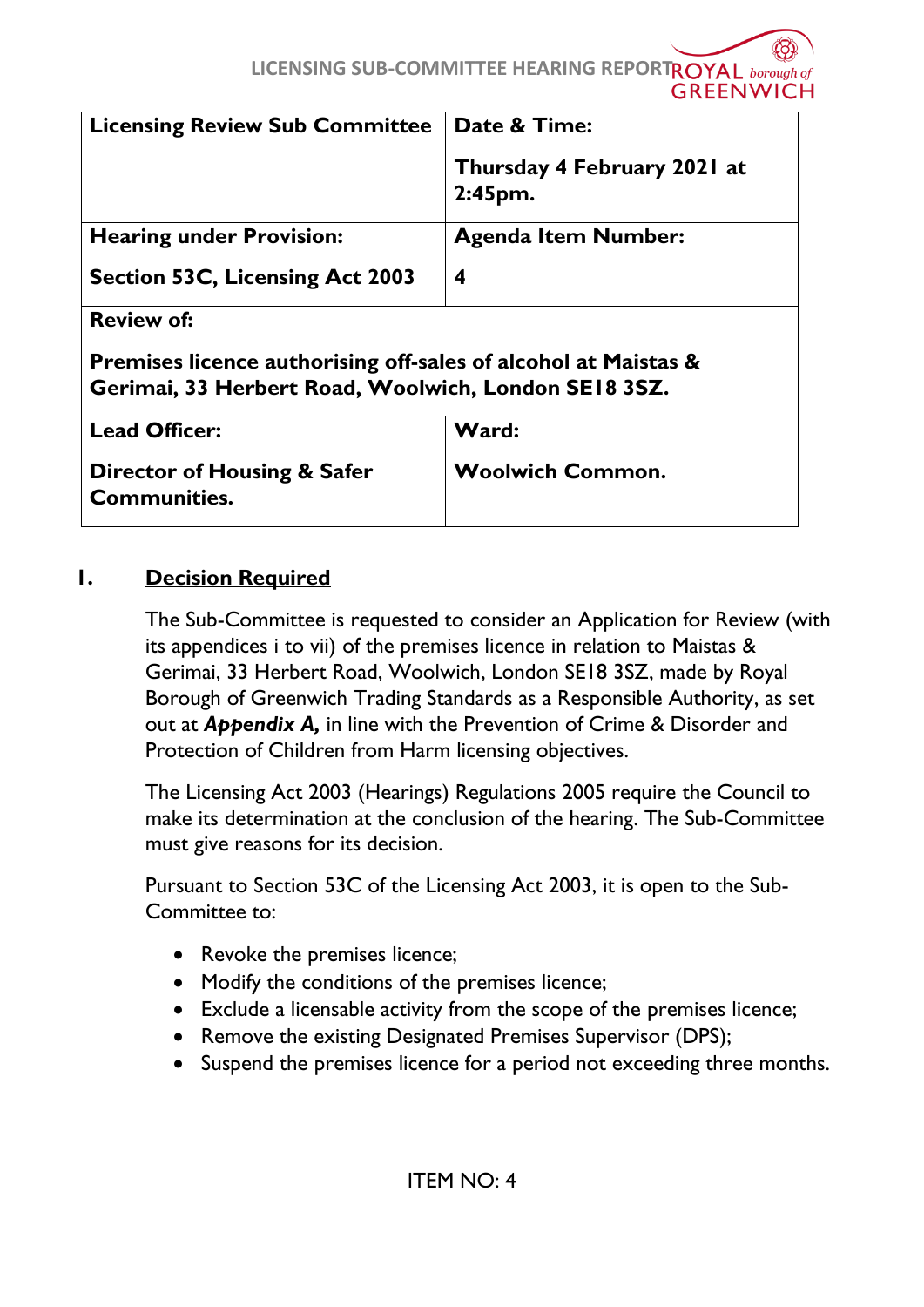Where the Licensing Sub-Committee modifies the conditions of the premises licence or excludes a licensable activity from the scope of the premises licence, they may provide that the modification or exclusion is to have effect only for such period (not exceeding three months) that it may specify.

The Licensing Act 2003 states that the licensing authority can only consider representations if they are relevant to one of the Government's four licensing objectives:

- Prevention of Crime & Disorder
- Prevention of Public Nuisance
- Public Safety
- Protection of Children from Harm.

The Sub-Committee may only consider matters that have been raised with them based on the grounds for review *and* by way of representation. The Sub-Committee may not consider any other matters when making their decision.

Representations in this case have been made in line with the Prevention of Crime & Disorder and Protection of Children from Harm licensing objectives.

# 1.1 **Summary / Grounds of Application**

The review requests revocation of the licence. On 3 December 2020, the premises were visited by officers from RBG Trading Standards and Greenwich Police Licensing, accompanied by a tobacco detection dog and its handler, following information received that illicit cigarettes were being sold from there. In a small stockroom off the shopfloor, the dog detected a panel with a switch. When the switch was activated, the panel opened to reveal 126 packets of foreign labelled / non-standardised cigarettes concealed in the cavity wall.

A Police check of Annex 2 of the premises licence revealed six conditions were being breached, including those relating to staff training and a prohibition on the sale of beer, lager or cider with an ABV of 6.5% or above.

The above is more fully described within the body of the review application and its appendices *(refer Appendix A).* These are similar to circumstances that led to a review in 2016, as described at Section 3.5 of this report.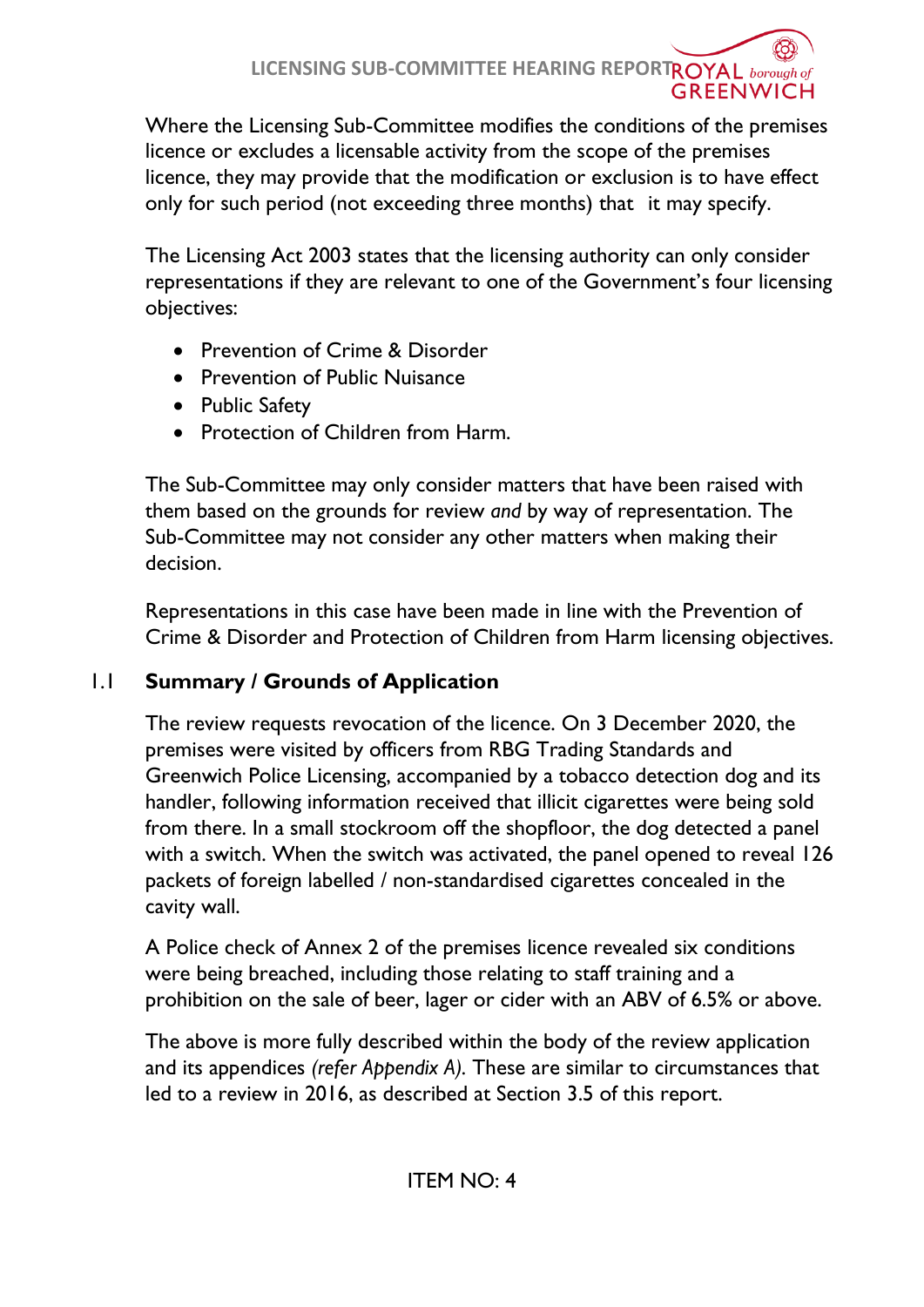This latest review has been brought in line with the Prevention of Crime & Disorder and Protection of Children from Harm licensing objectives.

# 1.2 **Date of Application**

The Council received the Application on 14 December 2020.

The last date for Representations was 11 January 2021.

## 1.3 **Notice/Advertising Requirements**

The review application has been correctly advertised as required by Regulations by displaying notice of the application at Maistas & Gerimai for 28 days, and on the highway in the immediate vicinity of the premises (namely on a lamp-post directly adjacent). These notices have been regularly checked upon to ensure continued display without damage, defacement or removal. Notice of the application has also been posted at Woolwich Town Hall, facing the Royal Greenwich Council offices in Wellington Street, London SE18 6HQ, for 28 days, and advertised on the Royal Greenwich website.

## **2. Current Licence**

| <b>Licensable Activity</b>                                                 | Days & Hours<br><b>Permitted</b>                                  | Date of Original<br><b>Grant</b> |
|----------------------------------------------------------------------------|-------------------------------------------------------------------|----------------------------------|
| Sale & Supply of<br><b>Alcohol for</b><br>consumption Off<br>the premises. | <b>Monday to Sunday</b><br>(daily), from 09:00 to<br>23:00 hours. | 14 June 2016.                    |

A copy of the current premises licence is attached at *Appendix B.* (It also appears as 'Appendix i' to the review application.)

## **3. The Premises**

## 3.1 **History**

The *current* premises licence authorising the off-sale & supply of alcohol at 33 Herbert Road, Woolwich, SE18 3SZ, was granted on 14 June 2016 following statutory consultation and the absence of contested representations. However, the full history predates the current Licensing Act, as the following describes.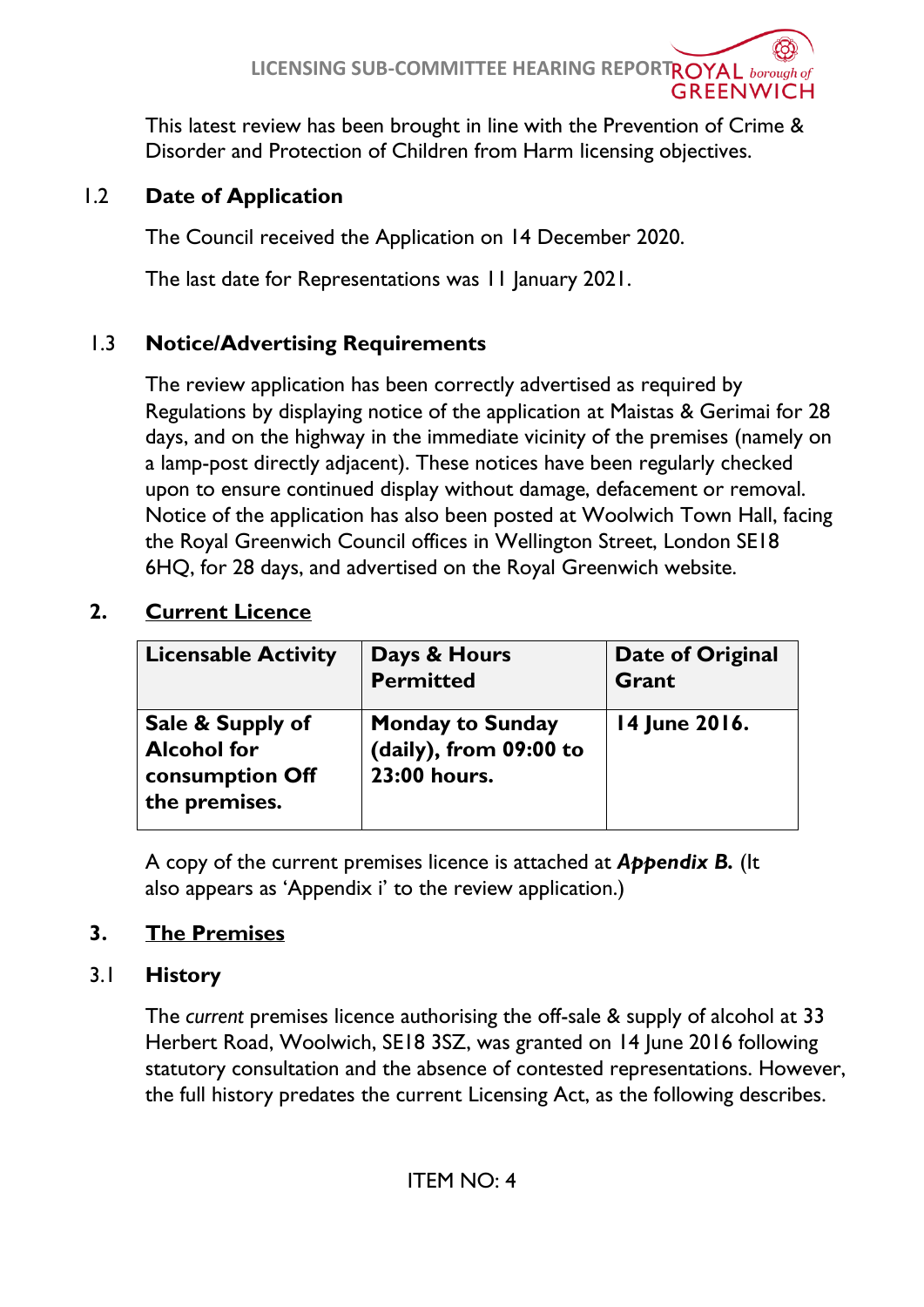- 3.2 Originally, a premises licence authorising off-sales had been granted under the former licensing regime (Licensing Act 1964) to Mr Nirmal Singh Bassan and was converted under the new 2003 Act by way of 'grandfather' rights in August 2005. At that time, the premises were known as "Bassan's" aka "JK Wines". This licence lapsed in February 2013 following non-payment of the statutory annual fee.
- 3.3 On 24 September 2013, a new premises licence authorising off-sales was granted to Mr Bassan in the name of Vilkas UK Ltd, by way of delegated authority – that is, without a formal hearing following the agreement of conditions.
- 3.4 During the process to grant this new licence to Mr Bassan, Mr Egidijus Razmirskis became named as its Designated Premises Supervisor and he oversaw a refit/refurbishment of the premises into an Eastern European-style deli & store, as described at 3.8. Mr Bassan remained premises licence holder.
- 3.5 On 13 January 2016, an application to review the licence for Vilkas UK Ltd (Maistas & Gerimai) was lodged by Mr Oliver Jewell of RBG Trading Standards. This followed a lengthy period of investigation – principally by Trading Standards, but also involving Licensing Police and officers from HM Revenue & Customs – which commenced on 18 January 2014 following a failed underage test purchase of alcohol and concluded on 17 November 2015 when a seventh visit to the premises revealed the premeditated and deliberate concealment of illegal tobacco for sale, hidden from plain sight behind covert sliding panels; plus continued breaches of the licence conditions, continued possession of prescription-only medicines, and training records that had been falsified to demonstrate the duty manager was a personal licence holder.
- 3.6 At a hearing on 8 March 2016, Mr Bassan did not resist the Licensing Sub-Committee's decision to revoke his premises licence. Mr Razmirskis did not attend the hearing. A copy of the formal Decision Notice is attached at *Appendix C.*
- 3.7 On 14 June 2016, the current licence was granted to Mandris Ltd, with Mr Mantas Andris in the role of Designated Premises Supervisor. Conditions pertaining to a representation lodged by Greenwich Licensing Police were agreed without the application having to come before committee and, at the close of statutory consultation, the licence was deemed granted by way of delegated authority. One of the conditions agreed was that Mr Razmirskis play no part in the operation of the premises, directly or indirectly.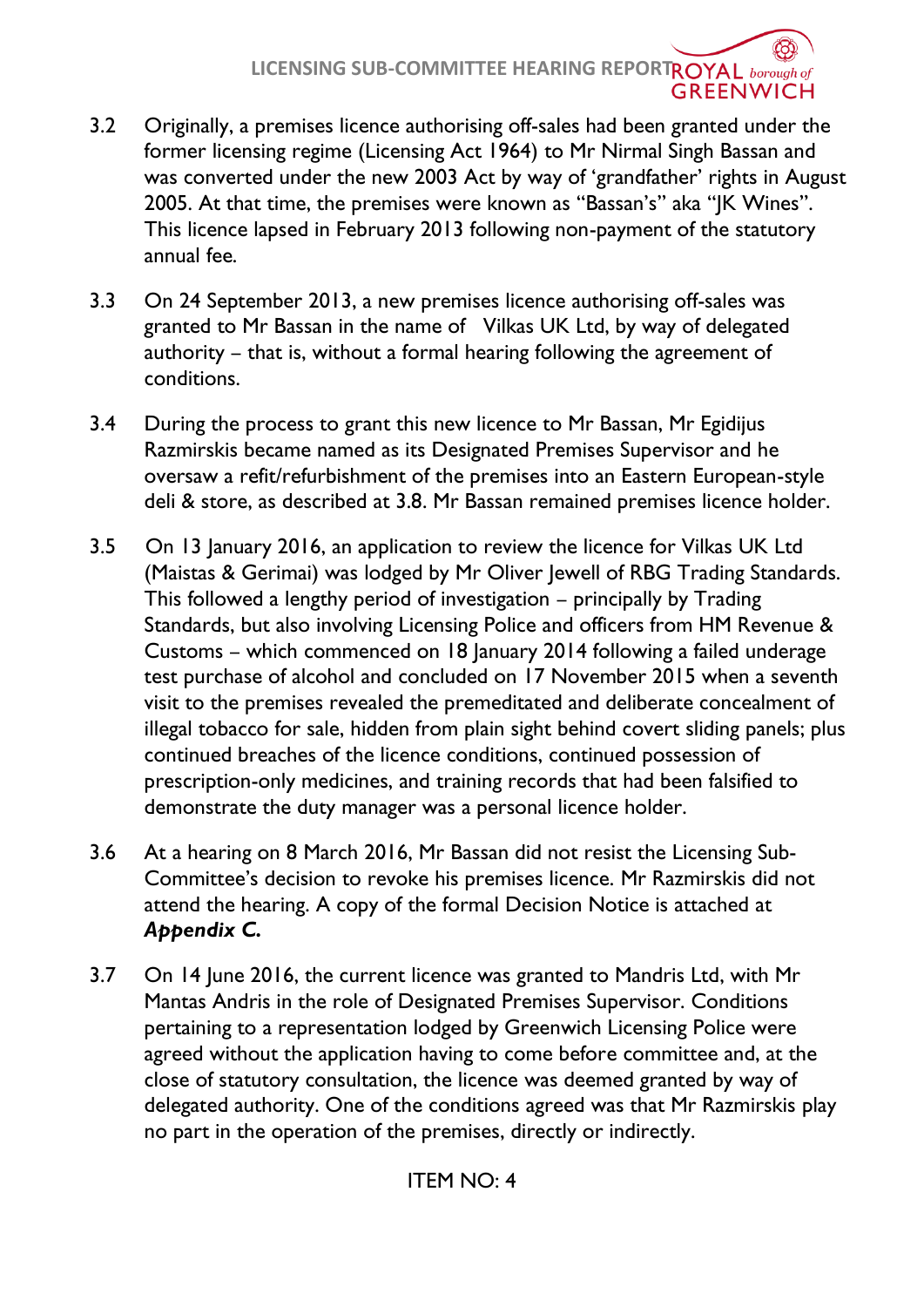**LICENSING SUB-COMMITTEE HEARING REPORTROYAL** borough of **GREENWICH** 

Notwithstanding this, the practice of concealing illicit cigarettes has continued under Mr Andris's tenure.

### 3.8 **Nature**

The premises have historically operated as an off-licence, also selling a variety of grocery produce, tinned goods, household supplies, cigarettes & tobacco products, and so forth. Those it caters for include the Lithuanian community ("Maistas & Gerimai" is Lithuanian for 'food & drink'.)

## 3.9 **Location**

The premises are located on Herbert Road, off Plumstead Common Road, which is densely populated by commercial properties and backed on to by numerous private residencies.

The premises are located within the Herbert Road Cumulative Impact Zone (CIZ) as prescribed by the current Royal Borough of Greenwich Licensing Policy – although this CIZ was not in force at the time the review was lodged, as it only came into being from 7 January 2021 with the advent of **Version 6** of the Licensing Policy. *However, for purposes of review proceedings, consideration of a CIZ is not applicable in any event. Section 5, Part 10.1, of this report refers.*

A map of the area is attached at *Appendix D.*

## 3.10 **Other Premises in Herbert Road licensed for the** *Off-Sale* **of Alcohol:**

- **9-15 – Co-Op:** Hours 08:00 until 23:00 Monday to Saturday; 10:00 until 22:30 Sunday.
- **17 – Mani News, Food & Wine:** Hours 06:00 until 00:00 midnight daily.
- **29 – Sunrise Supermarket:** Hours 09:00 until 23:00 daily.
- **62 – Herbert Food & Wine** (formerly Plumstead Best & Save)**:** Hours 08:00 until 23:00 Monday to Saturday; 10:00 until 22:30 Sunday.
- **72-74 – Louroy Supermarket (Premier):** Hours 08:00 until 01:00 the following day, daily.
- **194 – Gardford Supermarket (Value Retailers Ltd):** Hours 08:00 until 23:00 Monday to Saturday; 10:00 until 22:30 Sunday.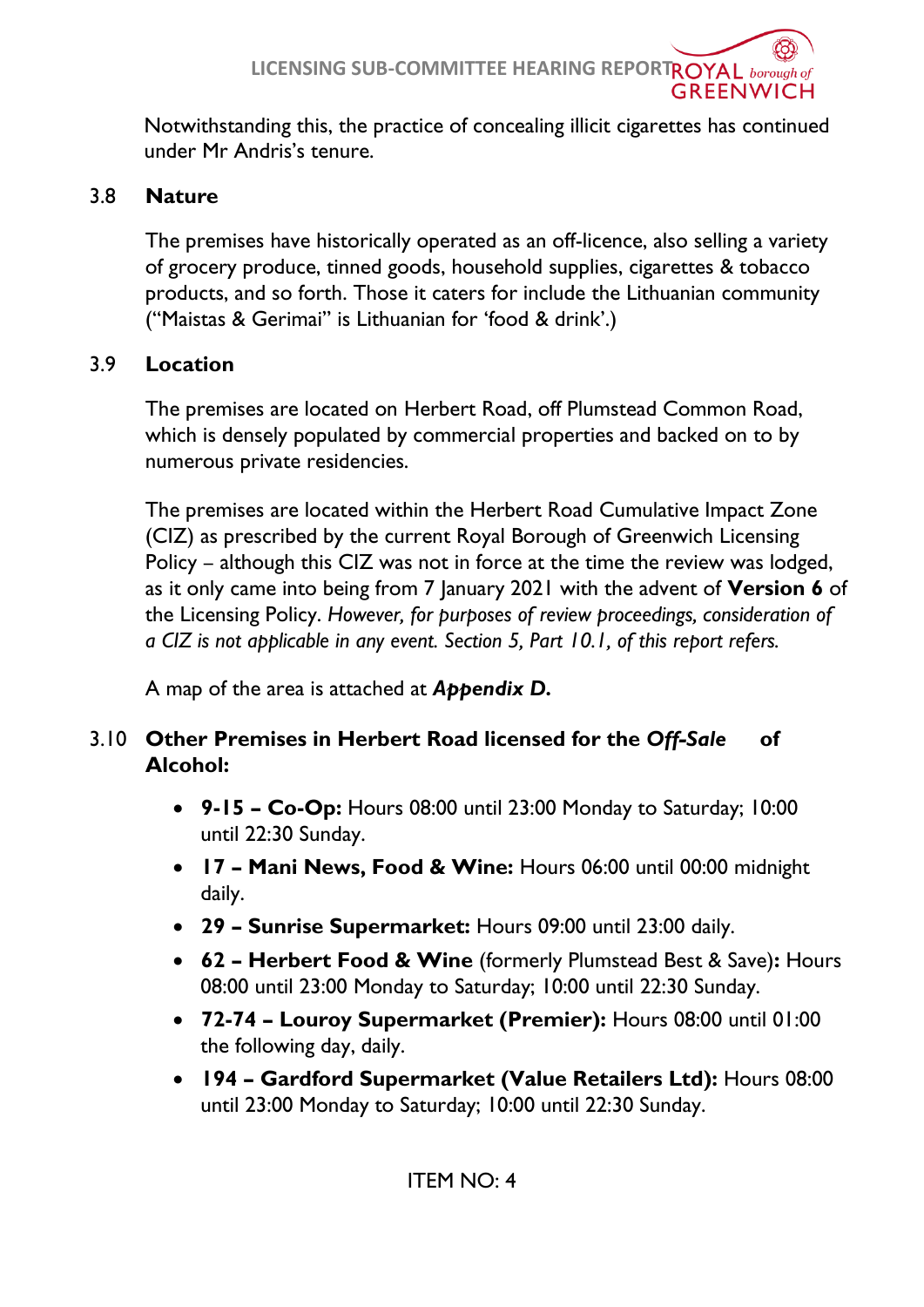#### **3.11** There are three **on-licensed** premises in Herbert Road, as follows:

- **13-15 – Star of Spice:** Hours 11:00 until 00:00 midnight Monday to Saturday; 12:00 noon until 23:30 Sunday. Operates as an Indian restaurant; no off-sales. Additionally licensed for music & dance and late night refreshment.
- **47 – Lord Herbert:** Hours 11:00 until 00:00 midnight Monday to Thursday; 11:00 until 01:00 each following day Friday & Saturday; 12:00 noon until 00:00 midnight Sunday. Operates as a public house; also licensed for off-sales, plus music & dance and late night refreshment.
- **52 – Benjo's:** Hours 12:00 noon until 23:00 Sunday to Thursday; 12:00 noon until 00:00 midnight Friday & Saturday. Operates as a Portuguese/ African restaurant; no off-sales. Additionally licensed for late night refreshment.
- 3.12 There are three premises in Herbert Road licensed solely for Late Night Refreshment from 23:00 hours, as follows:
	- **23 – Zenith:** Until 01:00 each following day, daily.
	- **56 – Gold Dragon Chinese Takeaway:** Until 01:00 each following day, daily.
	- **64 – Delight** (formerly Herbert Best Kebabs)**:** Until 01:00 each following day, Sunday to Thursday; until 03:00 each following day, Friday & Saturday.

## **4. Summary of Representations**

| <b>Name of Person</b><br><b>Making</b><br><b>Representation &amp;</b><br><b>Relevant</b><br><b>Authority/Other</b><br><b>Person</b>                                      | <b>Relevant Licensing</b><br><b>Objective(s)</b>                                                                                                               | <b>Appendix</b><br><b>Reference</b> |
|--------------------------------------------------------------------------------------------------------------------------------------------------------------------------|----------------------------------------------------------------------------------------------------------------------------------------------------------------|-------------------------------------|
| <b>Eva Barnsley &amp;</b><br>Alain Lodge,<br><b>RBG Public Health</b><br>(includes Exhibits<br><b>EB/1</b> to <b>EB/6.</b> )<br>Note: EB/1 is the same as<br>Appendix A. | <b>Supports review in line</b><br>with Prevention of<br><b>Crime &amp; Disorder and</b><br><b>Protection of Children</b><br>from Harm licensing<br>objectives. | <b>Appendix E</b>                   |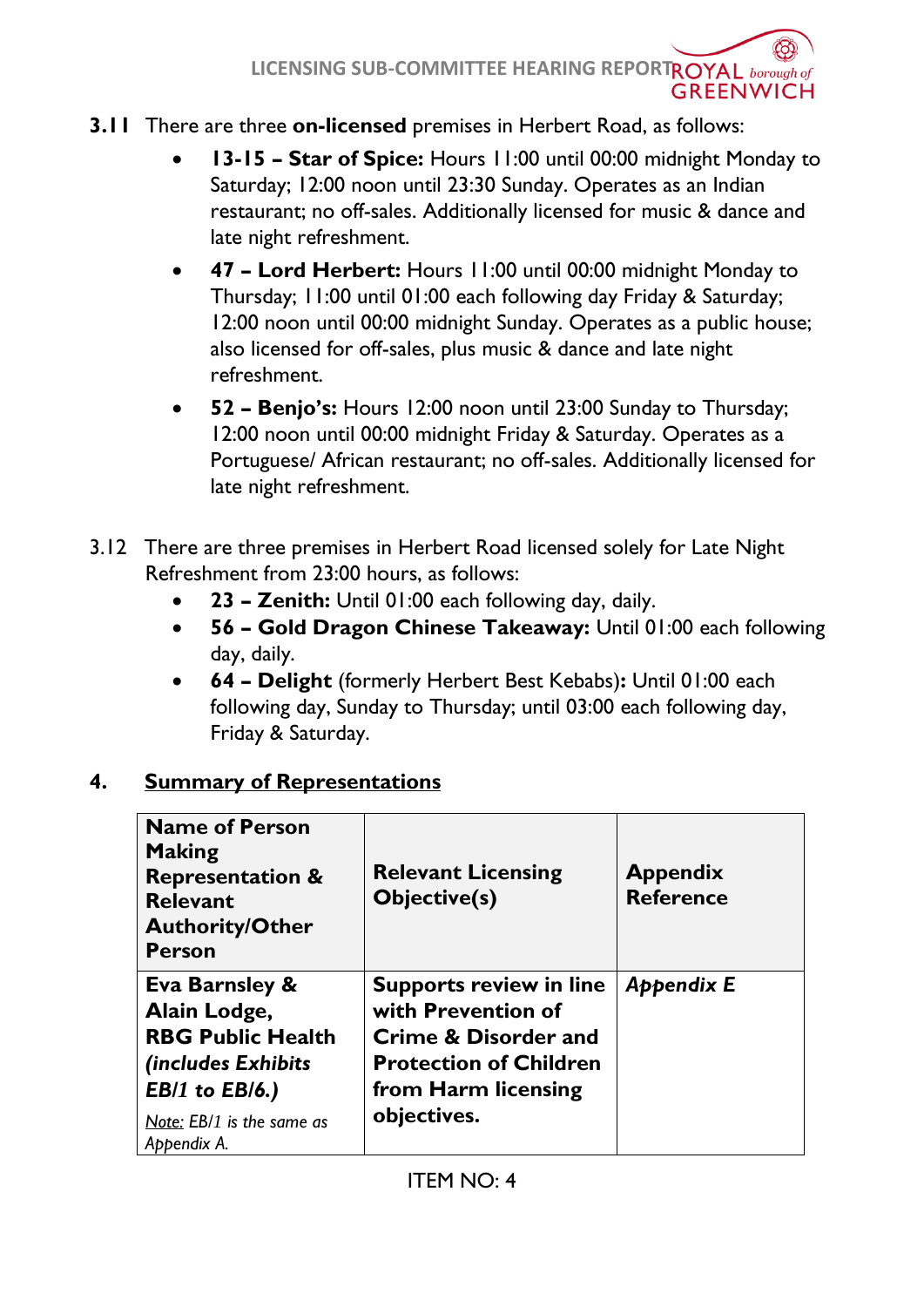| <b>PC Darryl</b>        | <b>Supports review in line</b>  | End of Appx E. |
|-------------------------|---------------------------------|----------------|
| Crossman,               | with Prevention of              |                |
| <b>Greenwich</b>        | <b>Crime &amp; Disorder and</b> |                |
| <b>Licensing Police</b> | <b>Protection of Children</b>   |                |
|                         | from Harm licensing             |                |
|                         | objectives.                     |                |
|                         |                                 |                |

Of the remaining Responsible Authorities, Environmental Health (Pollution Control), the London Fire Authority, and Home Office Immigration each formally indicated that they had no representations to make.

At the time of writing this report, there has been no formal response to the review from the licence holder, Mr Mantas Andris for and on behalf of Mandris Ltd.

## **5. Relevant Provisions of Royal Borough of Greenwich Licensing Policy** *(Version 5)*

| <b>Section &amp;</b><br>Paragraph | <b>Provision</b>                                                                                                                                                                                                                                                                                                                                                                                                          |
|-----------------------------------|---------------------------------------------------------------------------------------------------------------------------------------------------------------------------------------------------------------------------------------------------------------------------------------------------------------------------------------------------------------------------------------------------------------------------|
| 1.6                               | "In order to avoid any duplication or inefficiency between<br>the licensing and planning processes, the Royal Borough<br>will expect that prior to the submission of a licensing<br>application the appropriate planning permission will have<br>been granted in respect of the premises concerned. The<br>Royal Borough will only grant licences for premises<br>without planning consent in exceptional circumstances." |
| 3.1                               | "The Royal Borough of Greenwich maintains that licensing<br>is about the control of licensed premises, qualifying clubs<br>and temporary events within the terms of the Act. Any<br>conditions attached to licences will be focused on matters<br>that are within the control of individual licensees and must<br>be appropriate for the promotion of the licensing<br>objectives."                                       |
| 3.2                               | "These conditions will relate to the premises and other<br>places being used for licensable activities and the impact of<br>those activities in the near vicinity of the premises. In this<br>regard, the Royal Borough of Greenwich will primarily                                                                                                                                                                       |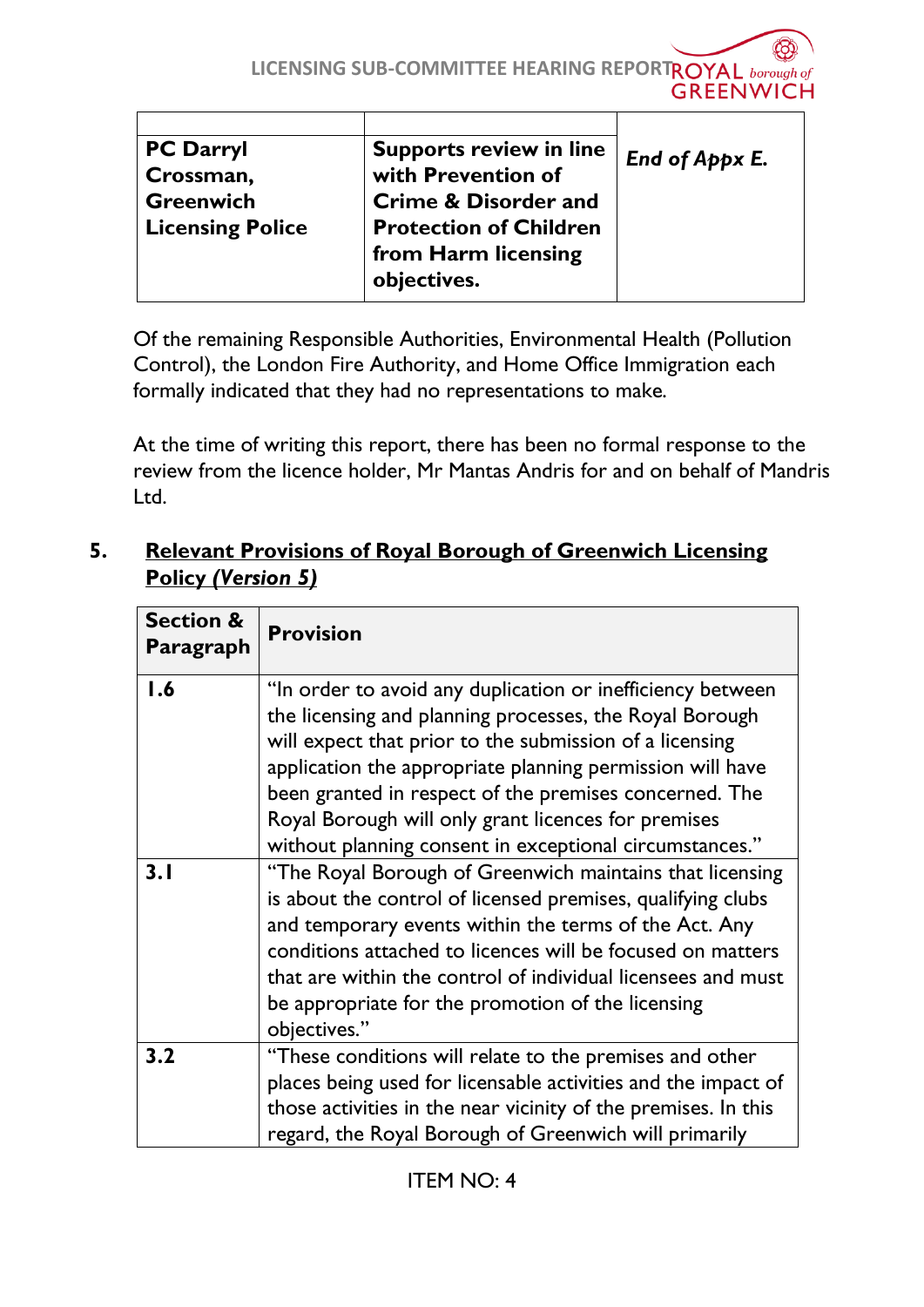|        | focus on the impact, or reasonably anticipated impact, of     |
|--------|---------------------------------------------------------------|
|        | any activities taking place at the licensed premises on those |
|        | living, working or engaged in normal activity in the area     |
|        | concerned."                                                   |
| 3.3    | "Where the Royal Borough of Greenwich's discretion is         |
|        | engaged as a result of relevant representations, tailored     |
|        | and proportionate conditions may be imposed on a licence      |
|        | to address the individual licensing objectives."              |
| 3.5    | "In order to avoid duplication with other statutory           |
|        | regimes as far as possible, the Royal Borough of              |
|        | Greenwich will not attach conditions on a licence unless      |
|        | they are considered necessary for the promotion of the        |
|        | licensing objectives."                                        |
| 3.6    | "The Royal Borough recognises that well-run premises can      |
|        | make a valuable, positive contribution to the local           |
|        | community though the local economy, tourism and cultural      |
|        | development. However, if they are not properly managed        |
|        | and controlled, licensed premises  can become a serious       |
|        | source of crime and disorder or anti-social behaviour         |
|        | problems."                                                    |
| 3.8    | "The Royal Borough will expect applicants to address in       |
|        | their operating schedule how the operation of the             |
|        | premises will satisfactorily address crime and disorder       |
|        | issues ranging from the design of the premises through to     |
|        | the daily operation of the business whilst promoting the      |
|        | prevention of crime and disorder."                            |
| 3.12   | "The Royal Borough will require the licence holder to         |
|        | indicate what steps will be put in place to control the       |
|        | excessive consumption of alcohol and drunkenness on the       |
|        | relevant premises in order to reduce the risk of anti-social  |
|        | behaviour occurring elsewhere after customers have left       |
|        | the premises."                                                |
| 3.12.1 | "The Police and local Community Safety Partnership are        |
|        | the main source of advice on crime and disorder."             |
| 3.13   | "Conditions may, for example, include items relating to       |
|        | management systems, training, drugs policies, search          |
|        | procedures, entry policies, physical security, door           |
|        | supervisors, bottle bans, drinks containers, smoking area     |
|        | capacity limits, CCTV, restricting drinking areas, premises   |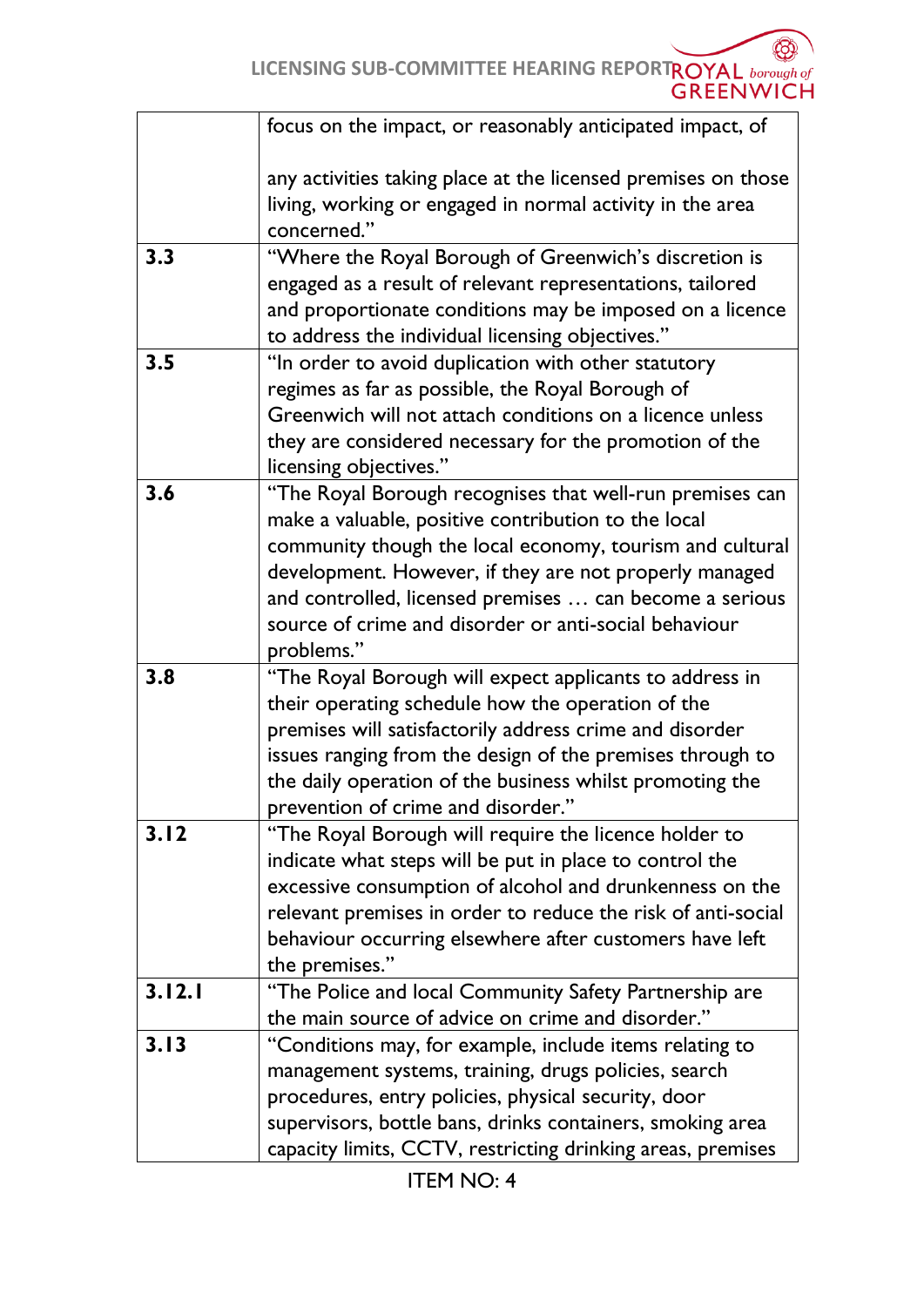LICENSING SUB-COMMITTEE HEARING REPORTROYAL **borough of**<br>GREENWICH

|      | capacity limits, age verification systems such as 'Challenge |
|------|--------------------------------------------------------------|
|      | 25', crime prevention notices, and signage."                 |
| 3.17 | "Premises licenses will undergo review, where the            |
|      | premises in question is suspected to or proven to be the     |
|      | source of crime and disorder. Conditions which should be     |
|      | considered, to ensure prevention of crime and disorder,      |
|      | have been listed in Appendix A [of the Royal Greenwich       |
|      | Statement of Licensing Policy]."                             |
| 3.33 | "The Royal Borough will not impose any condition which       |
|      | specifically requires access for children to be provided at  |
|      | any premises. Access by children to all types of premises    |
|      | will not be limited in any way unless it is considered       |
|      | necessary to do so for the prevention of harm, or would      |
|      | compromise another licensing objective. Although the         |
|      | Royal Borough is sympathetic to applications which create    |
|      | additional appropriate child and family friendly venues, the |
|      | Royal Borough will consider limiting access to children if   |
|      | there is a risk of moral, psychological and physical harm    |
|      | posed by their presence. Licence applicants are expected     |
|      | to determine appropriate times for children to be present    |
|      | on the premises. Where no restriction or limitation is       |
|      | imposed, the issue of access will remain a matter for the    |
|      | discretion of the individual licensee or club. Each licence  |
|      | application will be judged on an individual basis."          |
| 3.34 | "The Royal Borough recognises the widespread problem         |
|      | with compliance with regard to the law regarding the sale    |
|      | of alcohol to under 18 year-olds. The Royal Borough          |
|      | shares the government's concern over the consumption of      |
|      | alcohol by children. Trading Standards and the Police        |
|      | strongly support the use of 'Challenge 25' in all licensed   |
|      | premises as an aid to preventing underage sales of           |
|      | alcohol."                                                    |
| 3.39 | "The Royal Borough will expect applicants of alcohol         |
|      | licences to demonstrate in their operating schedule that     |
|      | suitable and sufficient steps are to be taken to ensure the  |
|      | licensing objective of the protection of children from       |
|      | harm."                                                       |
| 8.1  | "Every application considered by the licensing               |
|      | authoritywill be considered on its own merits and due        |
|      | regard will be given to the Guidance issued under Section    |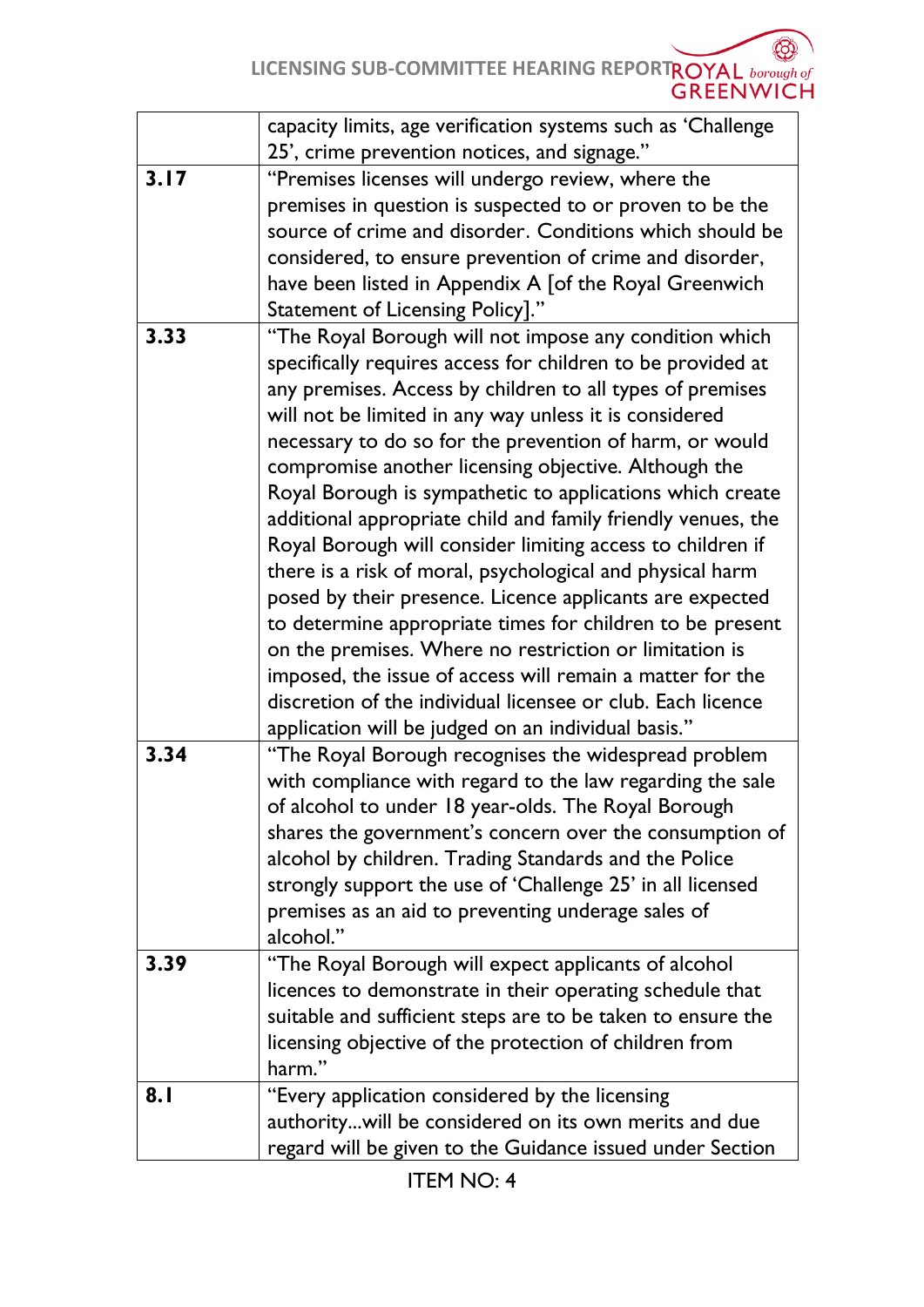|      | 182 of the Licensing Act 2003, the Licensing Act 2003         |
|------|---------------------------------------------------------------|
|      | itself, and any supporting Regulations."                      |
| 10.1 | The 'cumulative impact' on the licensing objectives of a      |
|      | concentration or clustering of multiple licensed premises     |
|      | may rise to a relevant representation when an application     |
|      | for the grant or variation of a premises licence is being     |
|      | considered, but not in relation to an application for review  |
|      | which must relate to an individual premises.                  |
| 13.1 | "The Royal Borough of Greenwich recognises that the           |
|      | promotion of the licensing objectives relies heavily on a     |
|      | partnership between licence holders, authorised persons,      |
|      | other persons and responsible authorities in pursuit of       |
|      | common aims. The Royal Borough of Greenwich will              |
|      | endeavour to give licence holders early warning of their      |
|      | concerns about problems identified at the premises            |
|      | concerned and of the need for improvement. The Royal          |
|      | Borough of Greenwich, where time allows, will be              |
|      | prepared to facilitate mediation between licensee and         |
|      | those who may be intending to review the licence."            |
| 13.3 | "Where a review of a premises licence is sought, this must    |
|      | relate specifically to a particular premises licence relating |
|      | to an individual premises."                                   |
| 17.2 | "The Royal Borough fully recognises the role businesses       |
|      | play in supporting our social life and the local economy.     |
|      | The Royal Borough and the Police share the aim of helping     |
|      | responsible businesses and their customers to take            |
|      | advantage of the new flexibilities, and taking appropriate    |
|      | enforcement action against those who abuse them. The          |
|      | Royal Borough will work with the Police to ensure that        |
|      | effective action is taken to deal with unlicensed activity,   |
|      | breaches of licence conditions, or crime and disorder         |
|      | associated with licensed premises. It should be noted that    |
|      | investigations will be undertaken through a range of means    |
|      | including overt and covert operations. It should be noted;    |
|      | in particular, that the Royal Borough's Trading Standards     |
|      | Officers or officers from the Police will carry out test      |
|      | purchases of alcohol using young volunteers. Follow-up        |
|      | visits to licensed premises will include inspection for the   |
|      | presence of duty-evaded or counterfeit products."             |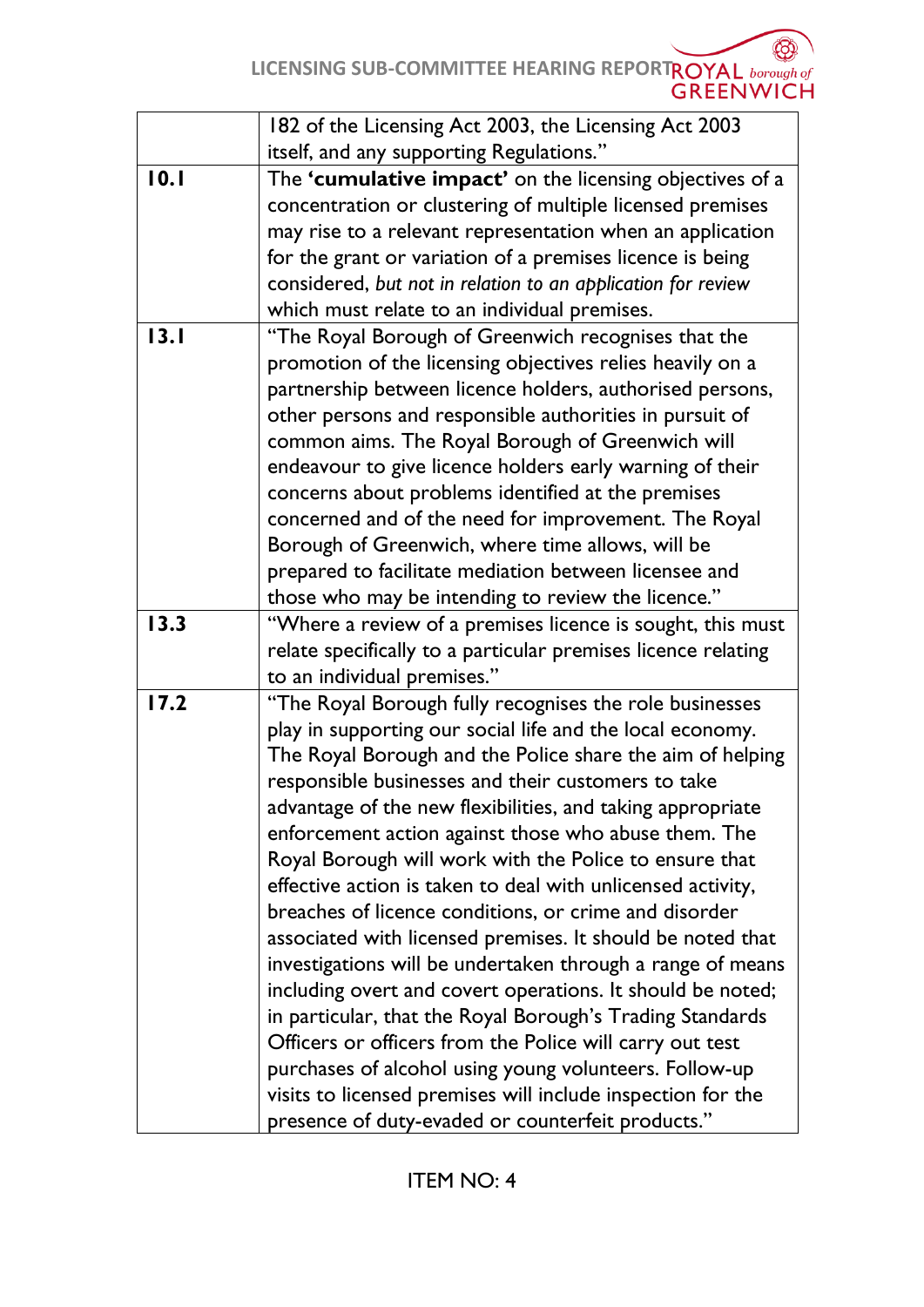| 17.3 | "An ongoing risk-based enforcement programme is in          |
|------|-------------------------------------------------------------|
|      | place to ensure we respond to complaints of non-            |
|      | compliance with licence conditions and we concentrate on    |
|      | areas where licensed premises are perceived to be           |
|      | contributing to anti-social behaviour. A sample of premises |
|      | may also be inspected from time to time to ensure that      |
|      | the premises are operating in accordance with relevant      |
|      | licensing requirements."                                    |
| 17.5 | "For those who do act irresponsibly, serve alcohol to       |
|      | minors or those who are already clearly drunk, our aim is   |
|      | to take firm action against them."                          |

## **6. Relevant Provisions of Government Guidance under Section 182 of the Licensing Act 2003**

| <b>Section</b> | <b>Provision</b>                                                                                                                                                                                                                                                                                                                                                                                                                                                                                                                                                                                                                                                                                                                                                                 |
|----------------|----------------------------------------------------------------------------------------------------------------------------------------------------------------------------------------------------------------------------------------------------------------------------------------------------------------------------------------------------------------------------------------------------------------------------------------------------------------------------------------------------------------------------------------------------------------------------------------------------------------------------------------------------------------------------------------------------------------------------------------------------------------------------------|
| 1.19           | "While licence conditions should not duplicate other<br>statutory provisions, licensing authorities and licensees<br>should be mindful of requirements and responsibilities<br>placed on them by other legislation. Legislation which may<br>be relevant includes:<br>The Environmental Protection Act 1990;<br>The Noise Act 1996."                                                                                                                                                                                                                                                                                                                                                                                                                                             |
| 2.1            | "Licensing authorities should look to the Police as the main<br>source of advice on crime and disorder. They should also<br>seek to involve the Community Safety Partnership (CSP)."                                                                                                                                                                                                                                                                                                                                                                                                                                                                                                                                                                                             |
| 2.3            | "Conditions should be targeted on deterrence and<br>preventing crime and disorder. For example, where there<br>is good reason to suppose that disorder may take place,<br>the presence of closed-circuit television (CCTV) cameras<br>both inside and immediately outside the premises can<br>actively deter disorder, nuisance, anti-social behaviour and<br>crime generally. Some licence holders may wish to have<br>cameras on their premises for the prevention of crime<br>directed against the business itself, its staff, or its<br>customers. But any condition may require a broader<br>approach, and it may be appropriate to ensure that the<br>precise location of cameras is set out on plans to ensure<br>that certain areas are properly covered and there is no |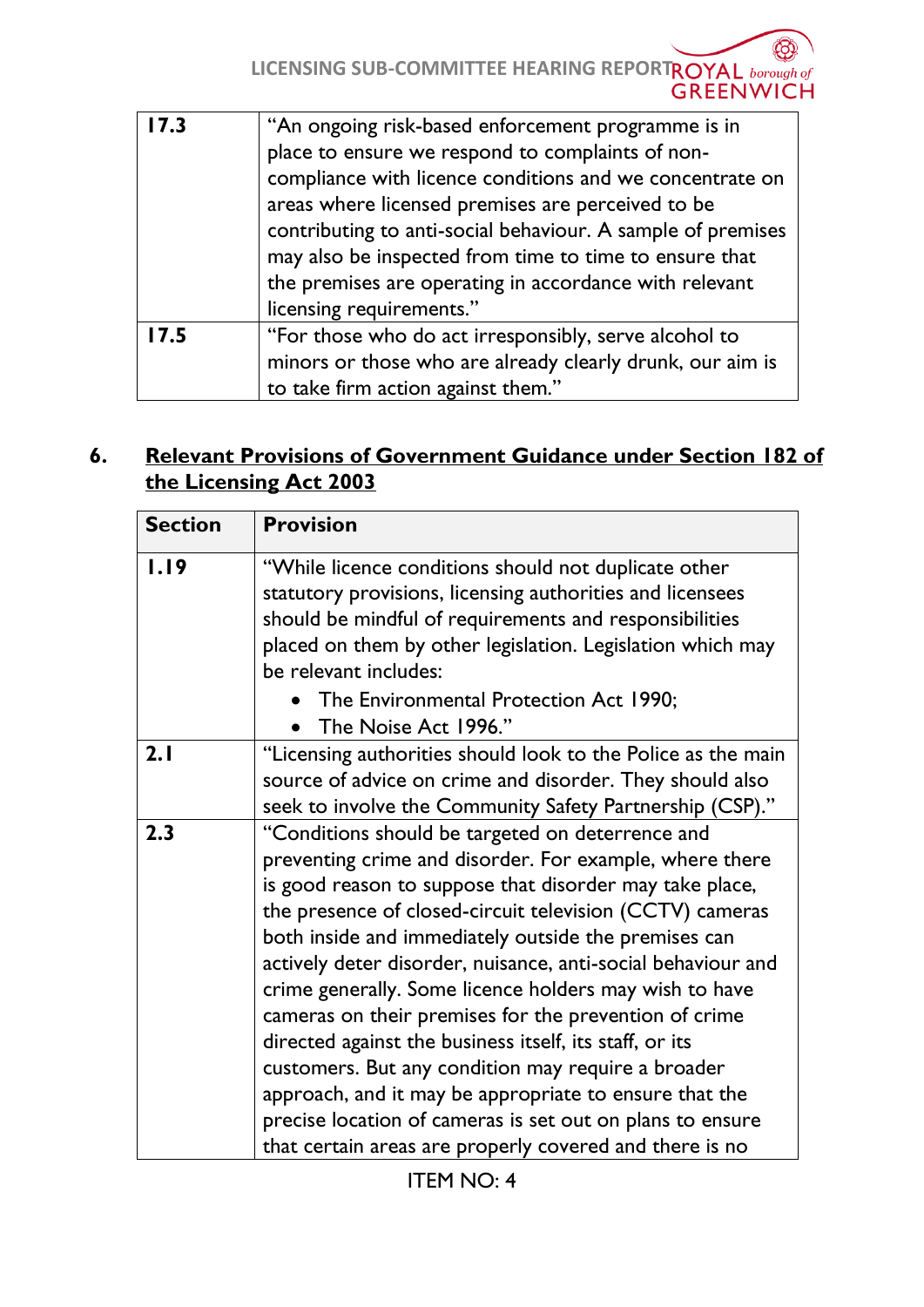Ĩ8 LICENSING SUB-COMMITTEE HEARING REPORTROYAL **borough of**<br>GREENWICH

|      | subsequent dispute over the terms of the condition."          |
|------|---------------------------------------------------------------|
| 2.22 | "The protection of children from harm includes the            |
|      | protection of children from moral, psychological and          |
|      | physical harm  such as exposure to strong language and        |
|      | sexual expletives (for example, in the context of exposure    |
|      | to certain films or adult entertainment)."                    |
| 2.23 | "The Government believes that it is completely                |
|      | unacceptable to sell alcohol to children. Conditions relating |
|      | to the access of children where alcohol is sold and which     |
|      |                                                               |
|      | are appropriate to protect them from harm should be           |
|      | carefully considered."                                        |
| 2.25 | "Applicants must be clear in their operating schedules        |
|      | about the activities and times at which the events would      |
|      | take place to help determine when it is not appropriate for   |
|      | children to enter the premises. Consideration should also     |
|      | be given to the proximity of premises to schools and youth    |
|      | clubs so that applicants take appropriate steps to ensure     |
|      | that advertising relating to their premises, or relating to   |
|      | events at their premises, is not displayed at a time when     |
|      | children are likely to be near the premises."                 |
| 2.26 | "Licensing authorities and responsible authorities should     |
|      | expect applicants, when preparing an operating schedule or    |
|      | club operating schedule, to set out the steps to be taken to  |
|      | protect children from harm when on the premises."             |
| 2.29 | "Licensing authorities should give considerable weight to     |
|      | representations about child protection matters. In addition   |
|      | to the responsible authority whose functions relate directly  |
|      | to child protection, the Director of Public Health may also   |
|      | have access to relevant evidence to inform such               |
|      | representations. These representations may include,           |
|      | amongst other things, the use of health data about the        |
|      |                                                               |
|      | harms that alcohol can cause to underage drinkers.  In        |
|      | relation to applications for the grant of a licence in areas  |
|      | where evidence is presented on high levels of alcohol-        |
|      | related harms in persons aged under 18, it is recommended     |
|      | that the licensing authority considers what conditions may    |
|      | be appropriate to ensure that this objective is promoted      |
|      | effectively."                                                 |
|      |                                                               |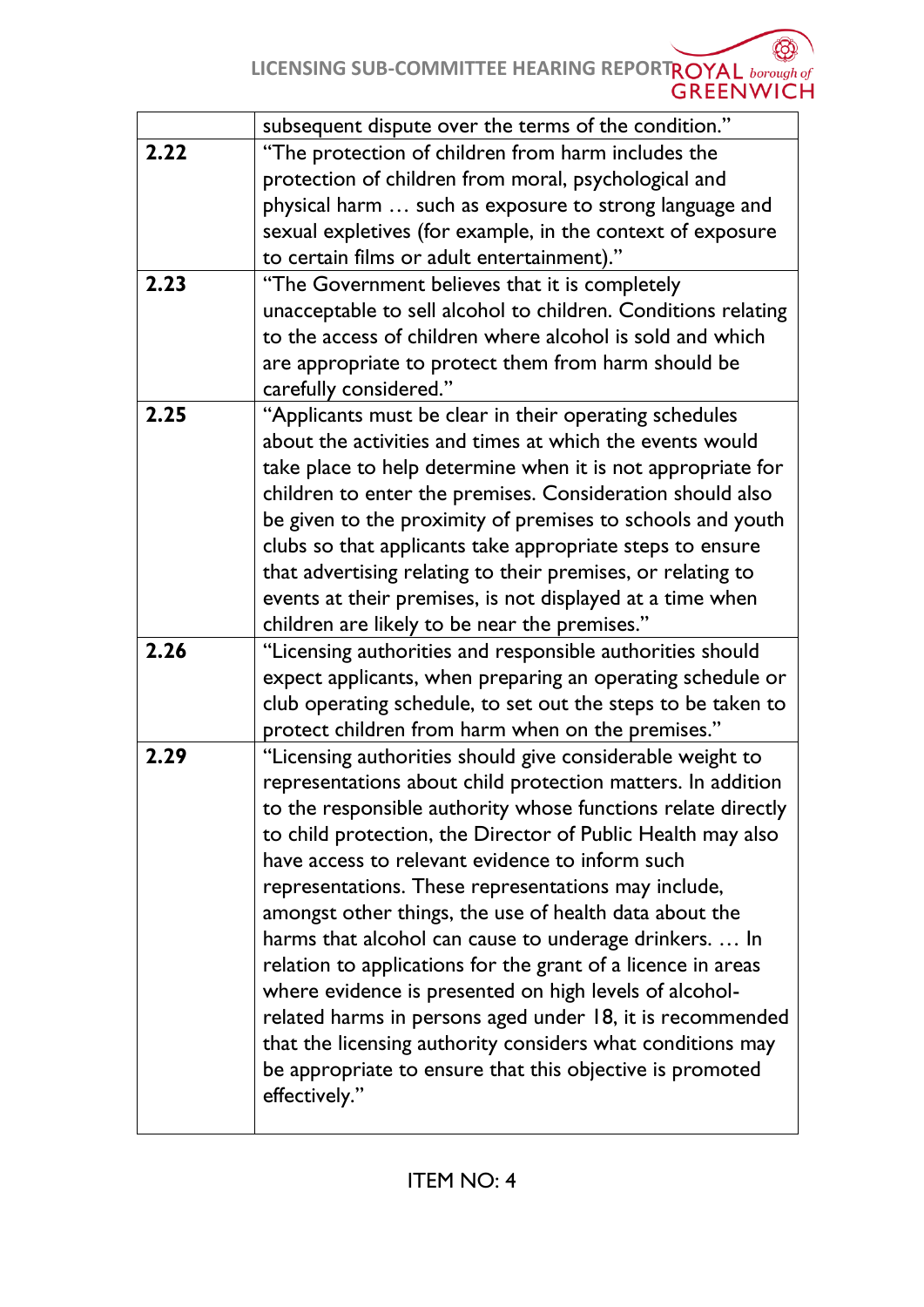LICENSING SUB-COMMITTEE HEARING REPORTROYAL **borough of**<br>GREENWICH Œ,

| 9.15 | "It is also reasonable for licensing authorities to expect that |
|------|-----------------------------------------------------------------|
|      | other responsible authorities should intervene where the        |
|      | basis for the intervention falls within the remit of that       |
|      | other responsible authority. For example, the police should     |
|      | make representations where the representations are based        |
|      | on concerns about crime and disorder. Likewise, it is           |
|      | reasonable to expect the local authority exercising             |
|      |                                                                 |
|      | Environmental Health functions to make representations          |
|      | where there are concerns about noise nuisance. Each             |
|      | responsible authority has equal standing under the 2003         |
|      | Act and may act independently without waiting for               |
|      | representations from any other responsible authority."          |
| 9.37 | "As a matter of practice, licensing authorities should seek     |
|      | to focus the hearing on the steps considered appropriate        |
|      | to promote the particular licensing objective or objectives     |
|      | that have given rise to the specific representation and avoid   |
|      | straying into undisputed areas. A responsible authority or      |
|      | 'other person' may choose to rely on their written              |
|      | representation. They may not add further representations        |
|      | to those disclosed to the applicant prior to the hearing, but   |
|      | they may expand on their existing representation."              |
| 9.38 | "In determining the application with a view to promoting        |
|      | the licensing objectives in the overall interests of the local  |
|      | community, the licensing authority must give appropriate        |
|      | weight to:                                                      |
|      |                                                                 |
|      | The steps that are necessary to promote the                     |
|      | licensing objectives;                                           |
|      | The representations (including supporting                       |
|      | information) presented by all the parties;                      |
|      | This Guidance;<br>$\bullet$                                     |
|      | Its own statement of licensing policy."                         |
| 9.39 | "The licensing authority should give its decision within five   |
|      | working days of the conclusion of the hearing (or               |
|      | immediately in certain specified cases) and provide reasons     |
|      | to support it. This will be important if there is an appeal by  |
|      | any of the parties. Notification of a decision must be          |
|      | accompanied by information on the right of the party to         |
|      | appeal."                                                        |
|      |                                                                 |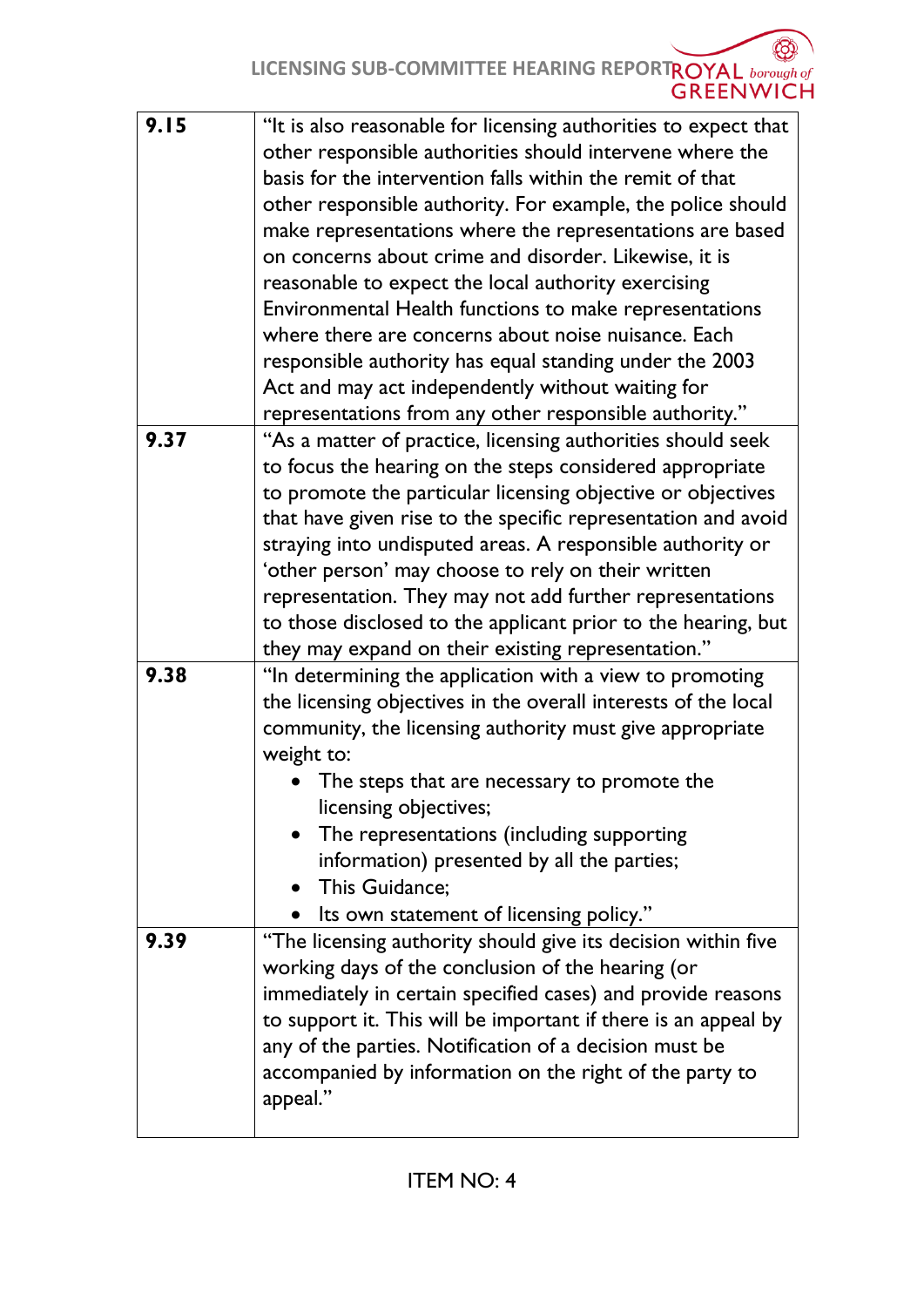| 11.1  | "The proceedings set out in the 2003 Act for reviewing<br>premises licences and club premises certificates represent<br>a key protection for the community where problems<br>associated with the licensing objectives occur after the<br>grant or variation of a premises licence or club premises<br>certificate."                                                                                                                                                                                                                                                                                                                                                                                                                                                                                                                                                                                                                                                                                                                                   |
|-------|-------------------------------------------------------------------------------------------------------------------------------------------------------------------------------------------------------------------------------------------------------------------------------------------------------------------------------------------------------------------------------------------------------------------------------------------------------------------------------------------------------------------------------------------------------------------------------------------------------------------------------------------------------------------------------------------------------------------------------------------------------------------------------------------------------------------------------------------------------------------------------------------------------------------------------------------------------------------------------------------------------------------------------------------------------|
| 11.2  | "At any stage, following the grant of a premises licence or<br>club premises certificate, a responsible authority, or any<br>other person, may ask the licensing authority to review the<br>licence or certificate because of a matter arising at the<br>premises in connection with any of the four licensing<br>objectives.                                                                                                                                                                                                                                                                                                                                                                                                                                                                                                                                                                                                                                                                                                                         |
| 11.7  | "In every case, any application for a review must relate to<br>particular premises in respect of which there is a premises<br>licence or club premises certificate and must be relevant to<br>the promotion of one or more of the licensing objectives.<br>Following the grant or variation of a licence or certificate, a<br>complaint regarding a general issue in the local area relating<br>to the licensing objectives, such as a general (crime and<br>disorder) situation in a town centre, should generally not<br>be regarded as a relevant representation unless it can be<br>positively tied or linked by a causal connection to particular<br>premises, which would allow for a proper review of the<br>licence or certificate. For instance, a geographic cluster of<br>complaints, including along transport routes related to an<br>individual public house and its closing time, could give<br>grounds for a review of an existing licence as well as direct<br>incidents of crime and disorder around a particular public<br>house." |
| 11.10 | "Where authorised persons and responsible authorities<br>have concerns about problems identified at premises, it is<br>good practice for them to give licence holders early<br>warning of their concerns and the need for improvement,<br>and where possible they should advise the licence or<br>certificate holder of the steps they need to take to address<br>those concerns. A failure by the holder to respond to such<br>warnings is expected to lead to a decision to apply for a<br>review. Co-operation at a local level in promoting the<br>licensing objectives should be encouraged and reviews<br>should not be used to undermine this co-operation."                                                                                                                                                                                                                                                                                                                                                                                   |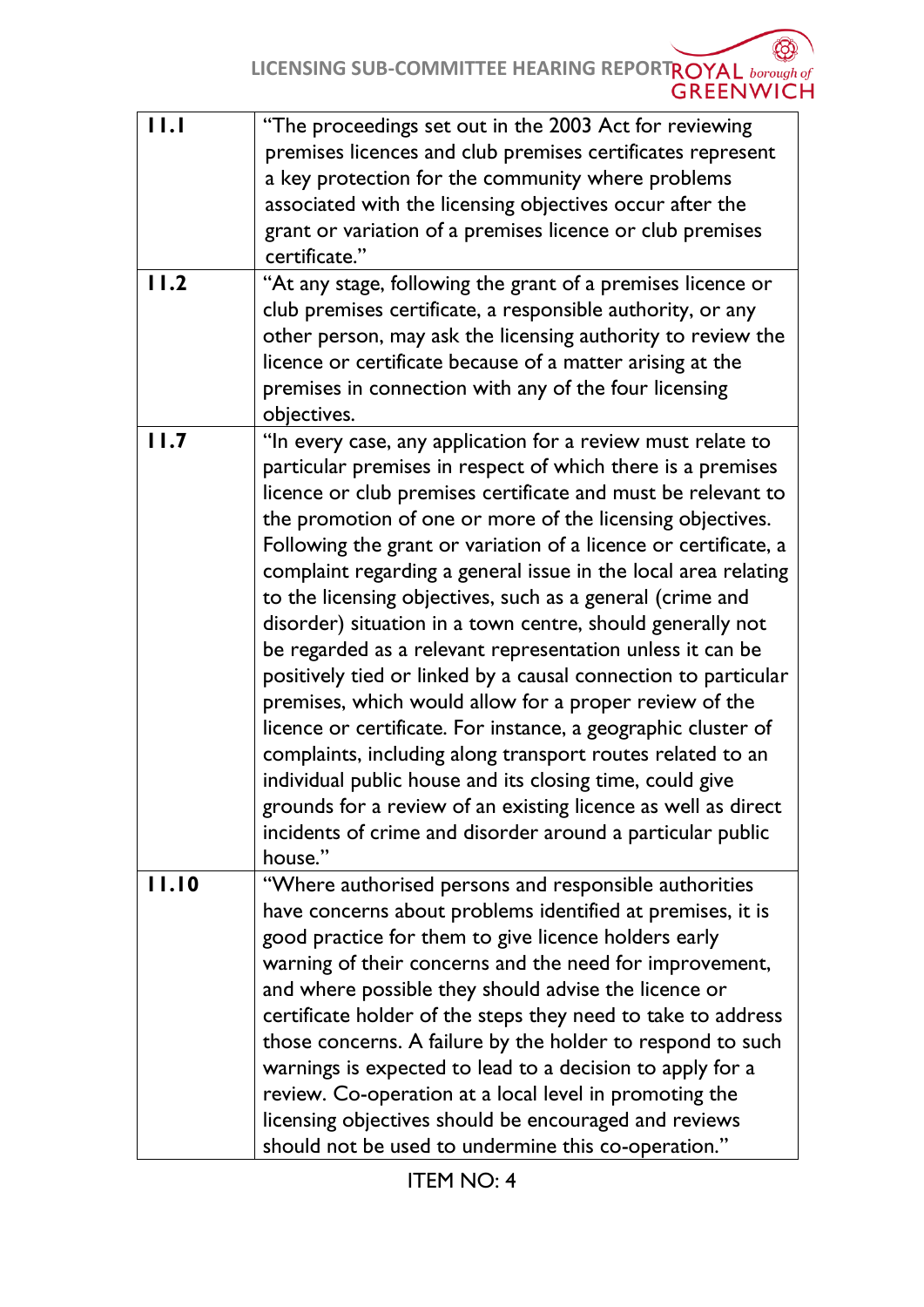LICENSING SUB-COMMITTEE HEARING REPORTROYAL **borough of**<br>GREENWICH

| 11.17 | "The licensing authority may decide that the review does<br>not require it to take any further steps appropriate to<br>promote the licensing objectives. In addition, there is<br>nothing to prevent a licensing authority issuing an informal<br>warning to the licence holder and/or to recommend<br>improvement within a particular period of time. It is<br>expected that licensing authorities will regard such informal<br>warnings as an important mechanism for ensuring that the<br>licensing objectives are effectively promoted and that<br>warnings should be issued in writing to the licence holder." |
|-------|---------------------------------------------------------------------------------------------------------------------------------------------------------------------------------------------------------------------------------------------------------------------------------------------------------------------------------------------------------------------------------------------------------------------------------------------------------------------------------------------------------------------------------------------------------------------------------------------------------------------|
| 11.18 | "However, where responsible authorities such as the<br>Police or Environmental Health Officers have already<br>issued warnings requiring improvement - either orally or in<br>writing – that have failed as part of their own stepped<br>approach to address concerns, licensing authorities should<br>not merely repeat that approach and should take this into<br>account when considering what further action is<br>appropriate."                                                                                                                                                                                |
| 11.20 | "In deciding which of these powers to invoke, it is<br>expected that licensing authorities should so far as possible<br>seek to establish the cause or causes of the concerns that<br>the representations identify. The remedial action taken<br>should generally be directed at these causes and should<br>always be no more than an appropriate and proportionate<br>response to address the causes of concern that instigated<br>the review."                                                                                                                                                                    |
| 11.21 | Licensing authorities should be alive to the possibility that<br>the removal and replacement of the Designated Premises<br>Supervisor may be sufficient to remedy a problem where<br>the cause of the identified problem directly relates to poor<br>management decisions made by that individual."                                                                                                                                                                                                                                                                                                                 |
| 11.22 | "Equally, it may emerge that poor management is a direct<br>reflection of poor company practice or policy and the mere<br>removal of the Designated Premises Supervisor maybe an<br>inadequate response to the problems presented. Indeed,<br>where subsequent review hearings are generated by<br>representations, it should be rare merely to remove a<br>succession of Designated Premises Supervisors as this<br>would be a clear indication of deeper problems that impact<br>upon the licensing objectives."                                                                                                  |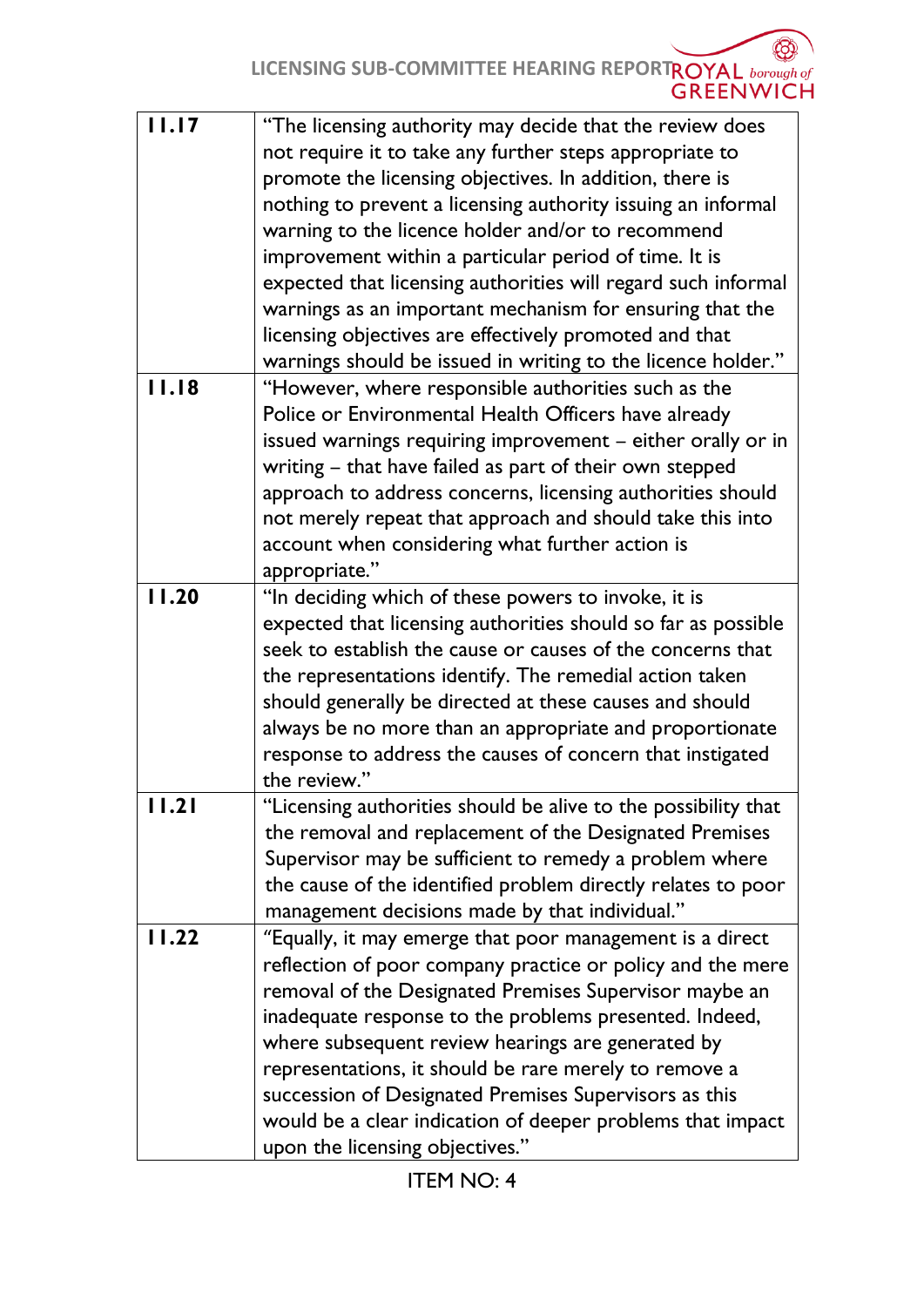LICENSING SUB-COMMITTEE HEARING REPORTROYAL **borough of**<br>GREENWICH

| 11.23 | "Licensing authorities should also note that modifications of<br>conditions and exclusions of licensable activities may be<br>imposed either permanently or for a temporary period of<br>up to three months. Temporary changes or suspension of<br>the licence for up to three months could impact on the<br>business holding the licence financially and would only be<br>expected to be pursued as an appropriate means of<br>promoting the licensing objectives. So, for instance, a<br>licence could be suspended for a weekend as a means of<br>deterring the holder from allowing the problems that gave<br>rise to the review to happen again. But where premises are<br>found to be trading irresponsibly, the licensing authority<br>should not hesitate, where appropriate to do so, to take<br>tough action to tackle the problems at the premises and,<br>where other measures are deemed insufficient, to revoke<br>the licence.                                                                                                                                                                                                             |
|-------|-----------------------------------------------------------------------------------------------------------------------------------------------------------------------------------------------------------------------------------------------------------------------------------------------------------------------------------------------------------------------------------------------------------------------------------------------------------------------------------------------------------------------------------------------------------------------------------------------------------------------------------------------------------------------------------------------------------------------------------------------------------------------------------------------------------------------------------------------------------------------------------------------------------------------------------------------------------------------------------------------------------------------------------------------------------------------------------------------------------------------------------------------------------|
| 11.26 | There is certain criminal activity that may arise in                                                                                                                                                                                                                                                                                                                                                                                                                                                                                                                                                                                                                                                                                                                                                                                                                                                                                                                                                                                                                                                                                                      |
|       | connection with licensed premises which should be treated<br>particularly seriously. These are the use of the licensed<br>premises:<br>• for the sale and distribution of drugs controlled under the<br>Misuse of Drugs Act 1971 and the laundering of the<br>proceeds of drugs crime;<br>• for the sale and distribution of illegal firearms;<br>• for the evasion of copyright in respect of pirated or<br>unlicensed films and music, which does considerable<br>damage to the industries affected;<br>• for the illegal purchase and consumption of alcohol by<br>minors which impacts on the health, educational<br>attainment, employment prospects and propensity for<br>crime of young people;<br>• for prostitution or the sale of unlawful pornography;<br>• by organised groups of paedophiles to groom children;<br>• as the base for the organisation of criminal activity,<br>particularly by gangs;<br>• for the organisation of racist activity or the promotion of<br>racist attacks;<br>• for employing a person who is disqualified from that work<br>by reason of their immigration status in the UK;<br>• for unlawful gambling; and |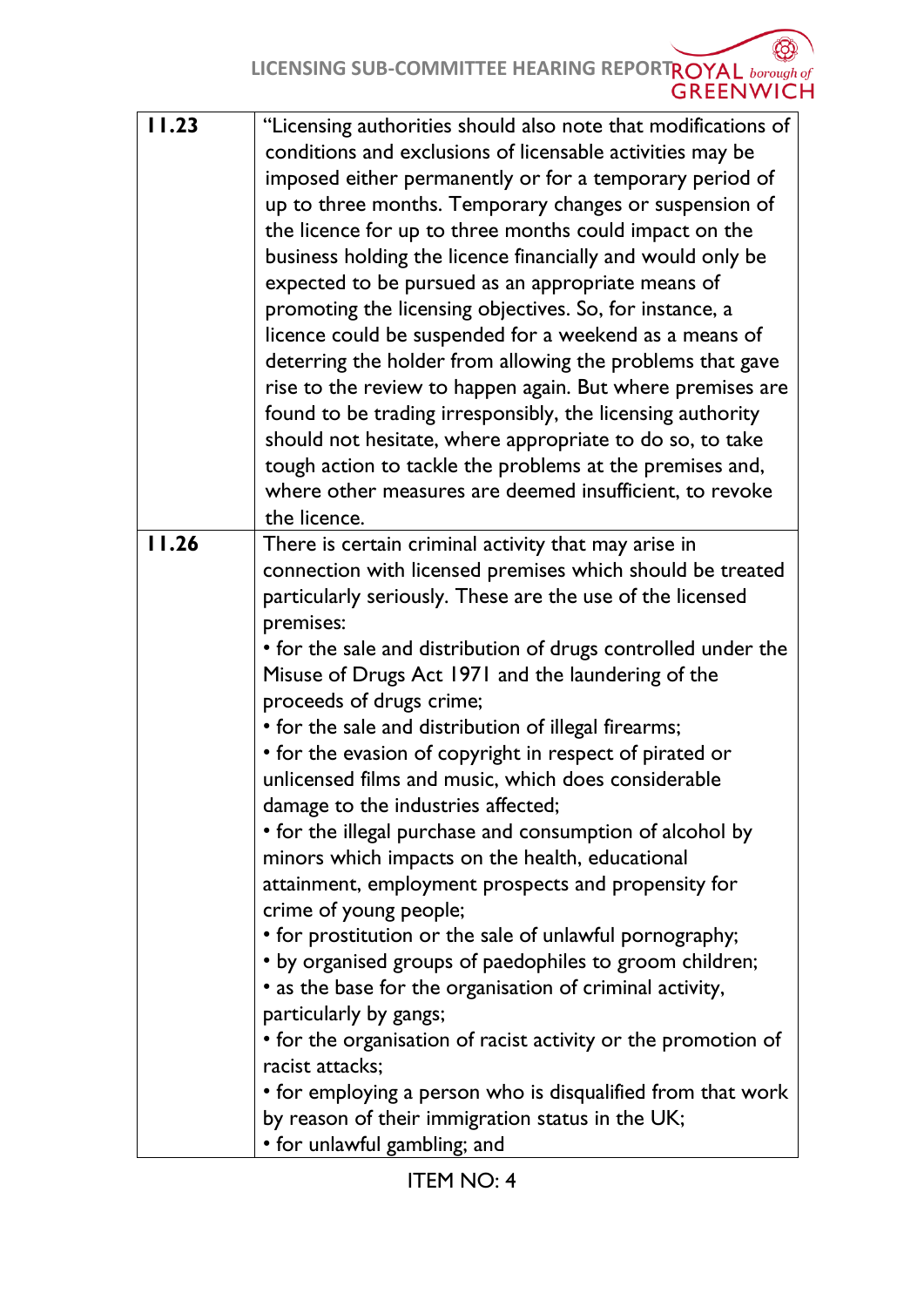**LICENSING SUB-COMMITTEE HEARING REPORTROYAL** borough of **GREENWICH** 

|       | • for the sale or storage of smuggled tobacco and alcohol.  |
|-------|-------------------------------------------------------------|
| 11.27 | It is envisaged that licensing authorities, the police, the |
|       | Home Office (Immigration Enforcement), and other law        |
|       | enforcement agencies, which are responsible authorities,    |
|       | will use the review procedures effectively to deter such    |
|       | activities and crime. Where reviews arise and the           |
|       | licensing authority determines that the crime               |
|       | prevention objective is being undermined through            |
|       | the premises being used to further crimes, it is            |
|       | expected that revocation of the licence - even in           |
|       | the first instance - should be seriously considered.        |

### **7. Further Considerations**

### 7.1 **Duration of the Licence**

A premises licence lasts for the lifetime of the business unless it lapses due to the death or insolvency of the licence holder, is surrendered by the Applicant, or suspended or revoked by the Licensing Authority.

#### 7.2 **Review**

The Review mechanism may be implemented by a relevant authority or any other person where a matter arises at the licensed premises which they consider to be contravening the licensing objectives.

# 7.3 **Human Rights Act**

Under the Human Rights Act 1998, the Sub-Committee needs to consider the balance between the rights of the applicant and those making representations to the application when making their decision.

The Human Rights Act provides that: "Every natural or legal person is entitled to the peaceful enjoyment of his possessions. No-one shall be deprived of his possessions except in the public interest and subject to the conditions provided for by law and by the general principles of international law. The preceding provisions shall not, however, in any way impair the right of a State to enforce such laws as it deems necessary to control the use of property in accordance with the general interest, or to secure the payment of taxes or other contributions or penalties." The term "possession" includes a Licence as well as a home and the things it contains.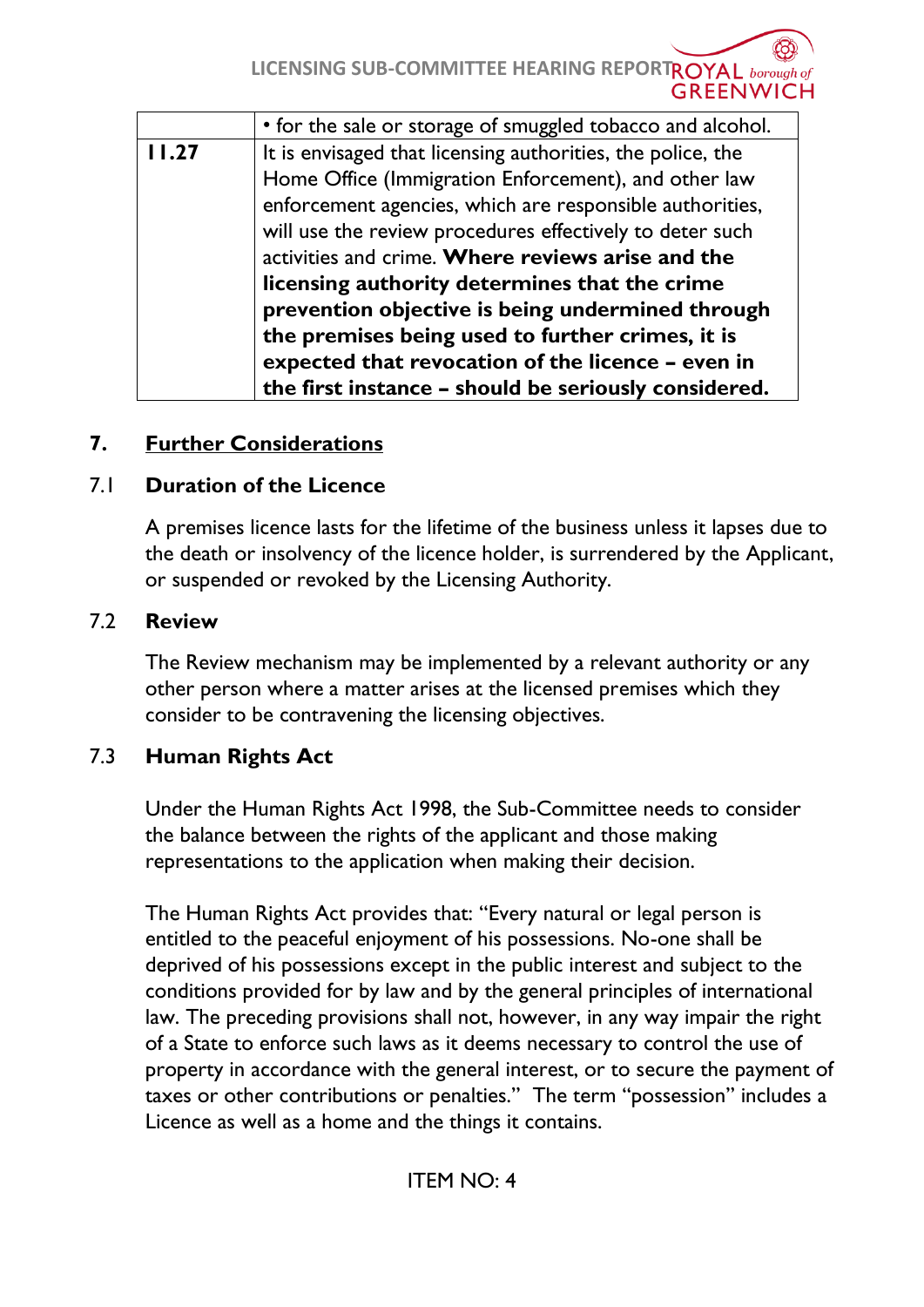## The Act further provides:

"1. It is unlawful for a public authority to act in a way which is incompatible with a Convention right.

- 2. Subsection (1) does not apply to an act if:
	- 2.1 As the result of one or more provisions of primary legislation, the authority could not have acted differently; or,

2.2 In the case of one or more provisions of, or made under, primary legislation, which cannot be read or given effect in a way which is compatible with the Convention rights, the authority was acting so as to give effect to or enforce those provisions."

However, it is recognised that the Council's Statement of Principles and Statutory Guidance cannot anticipate every possible scenario or set of circumstances that may arise. Therefore, subject to both the Statement of Principles and Statutory Guidance having been properly and carefully considered, licensing authorities may depart from them if they have a justifiable reason to do so. If doing so, licensing authorities will need to give full reasons for their actions.

## **8. Written Decision & Reasons**

A written decision notice with reasons will be provided within five working days of the date of the hearing.

Para 13.10 of the Guidance states: "It is important that a licensing authority should give comprehensive reasons for its decision in anticipation of any appeals. Failure to give adequate reasons could itself give rise to grounds for an appeal. It is particularly important that the reasons should also address the extent to which the decision has been made with regard to the Licensing Authority's Statement of Policy and this Guidance. Reasons should be promulgated to all parties of any process which might give rise to an appeal under the terms of the 2003 Act."